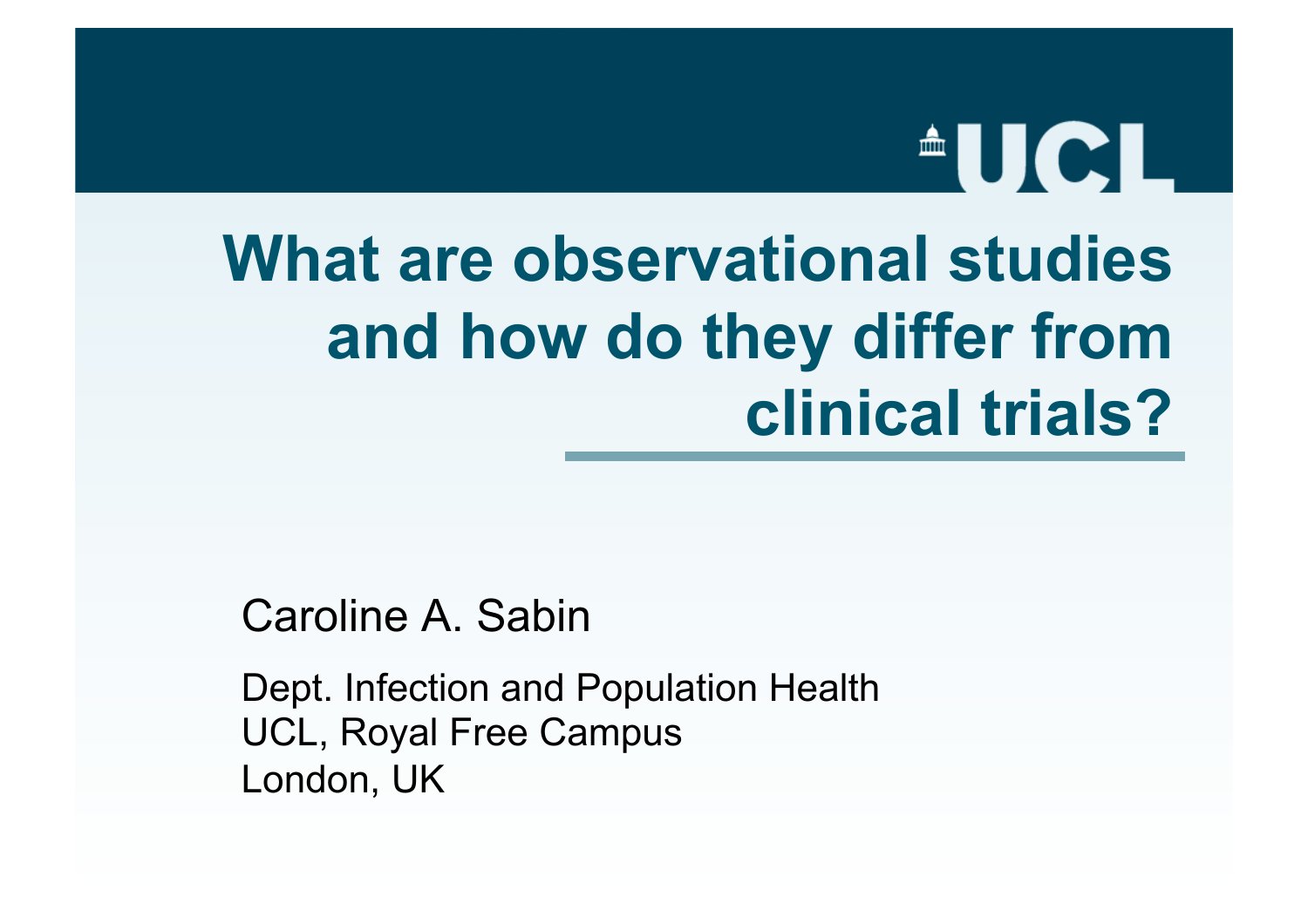

#### **Experimental/observational studies**

- Experimental study: Investigator intervenes in the care of the patient in a pre-planned way and records the outcome
	- Randomised controlled trials; laboratory studies
- Observational study: Investigator does not intervene in the care of the patient, but simply records what happens
	- Cohort studies; case-control studies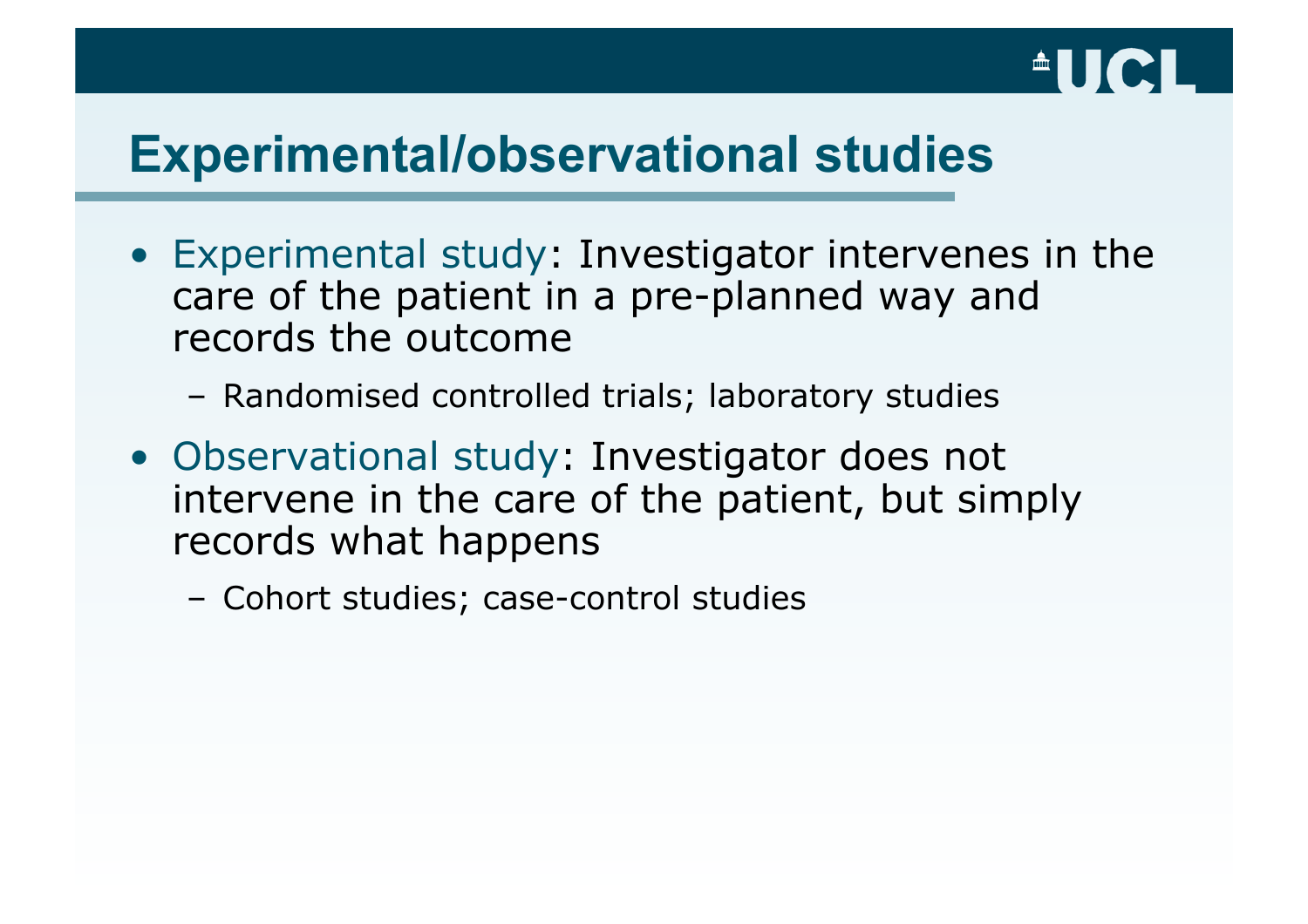#### **Clinical studies – the evidence 'hierarchy'**

Meta-analyses/systematic reviews of well-designed and conducted studies

Randomised controlled trial (RCT)

Cohort study Case-control study

Cross-sectional study

Case series/case note review

'Expert' opinion



**AUCL**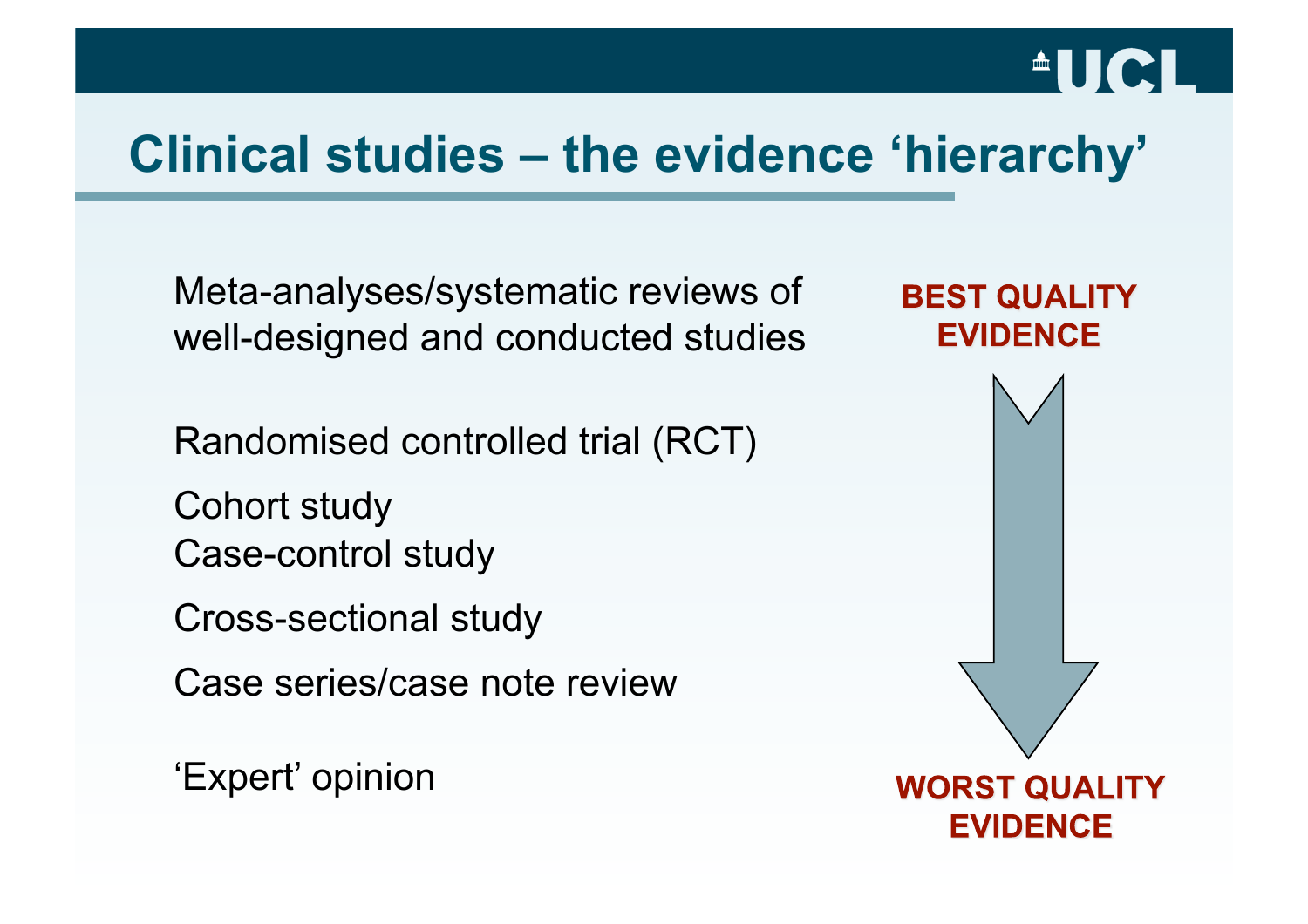# $\triangle$ lici

### **Assessing causality – Bradford Hill criteria**

- Cause should precede effect
- Association should be plausible (i.e. biologically sensible)
- Results from different studies should be consistent
- Association should be strong
- Dose-response relationship between cause and effect
- Removal of cause should reduce risk of effect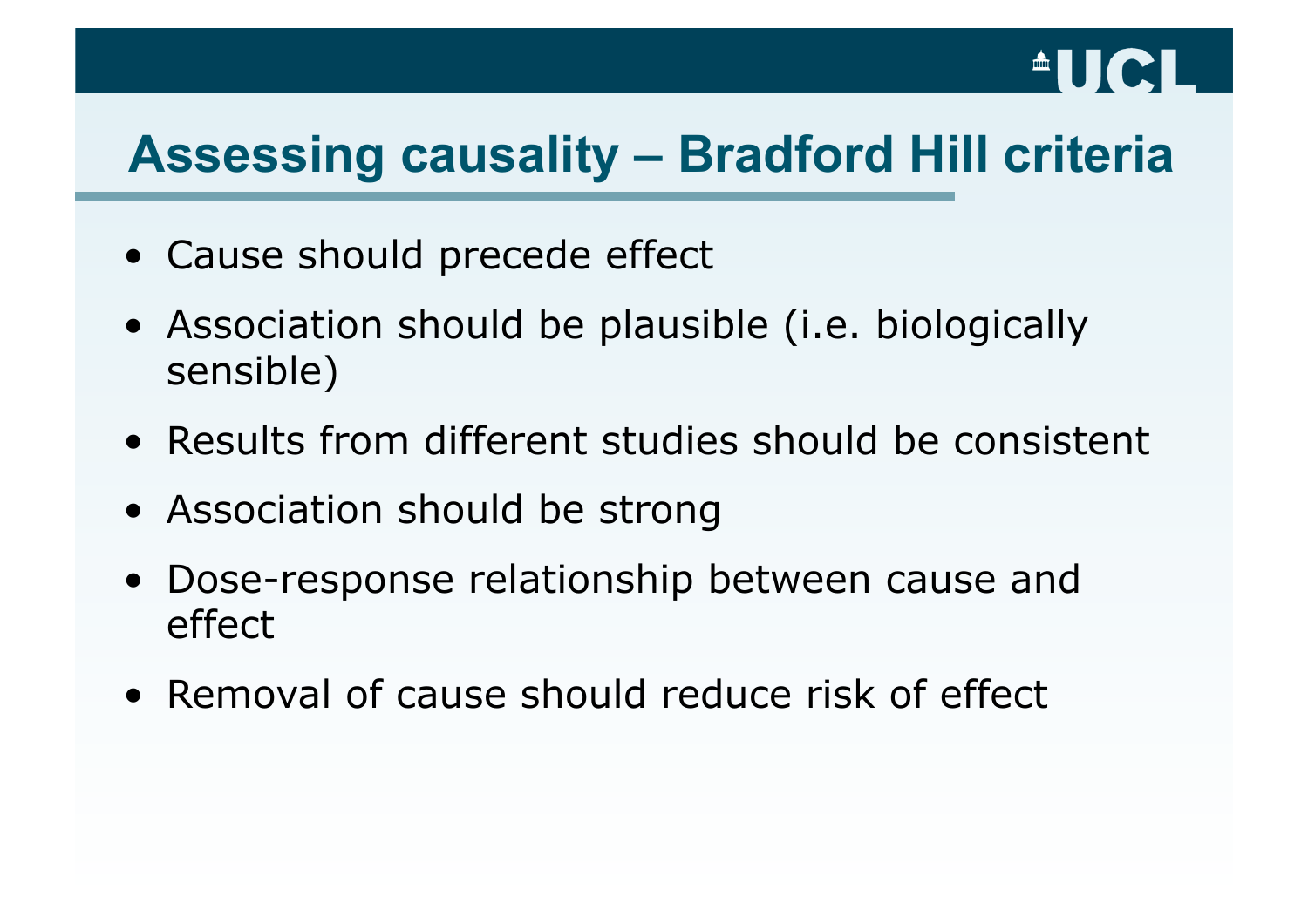# $^{\circ}$ UC

#### **Randomised controlled trials (RCTs)**

- Experimental study in which treatments are allocated randomly to patients using process known as randomisation
- Ensures that characteristics of those in each treatment arm are broadly similar (any differences are due to chance)
- If there are differences in outcome, these are unlikely to be explained by baseline differences between the groups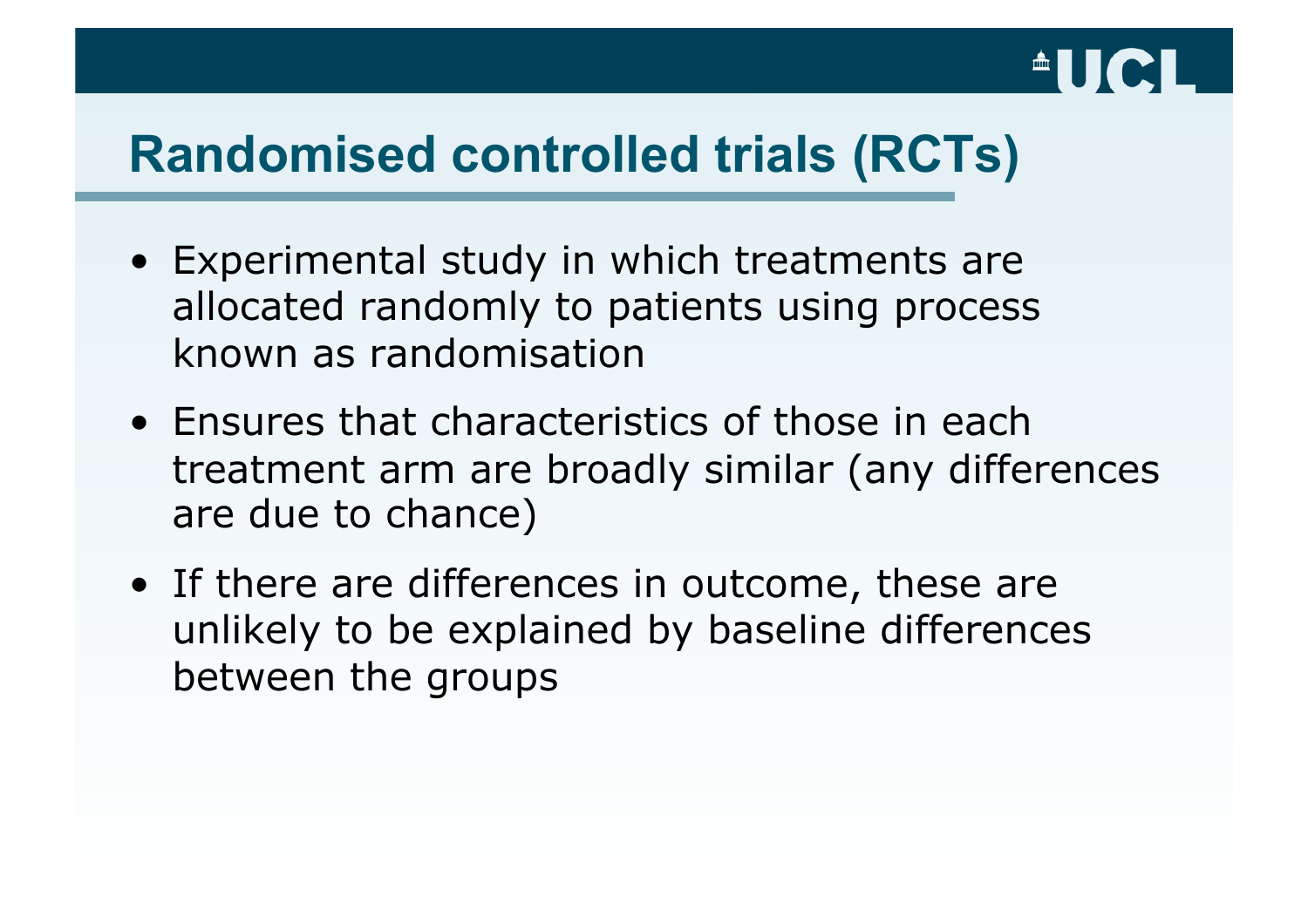# $\triangle$   $||$   $||$   $($

#### **Randomised controlled trials (RCTs)**

- Comparative comparison of two or more treatment strategies (e.g. new regimen vs. standard-of-care)
- Control group enables investigator to estimate additional gain in outcome provided by the new drug over-and-above that which would have occurred anyway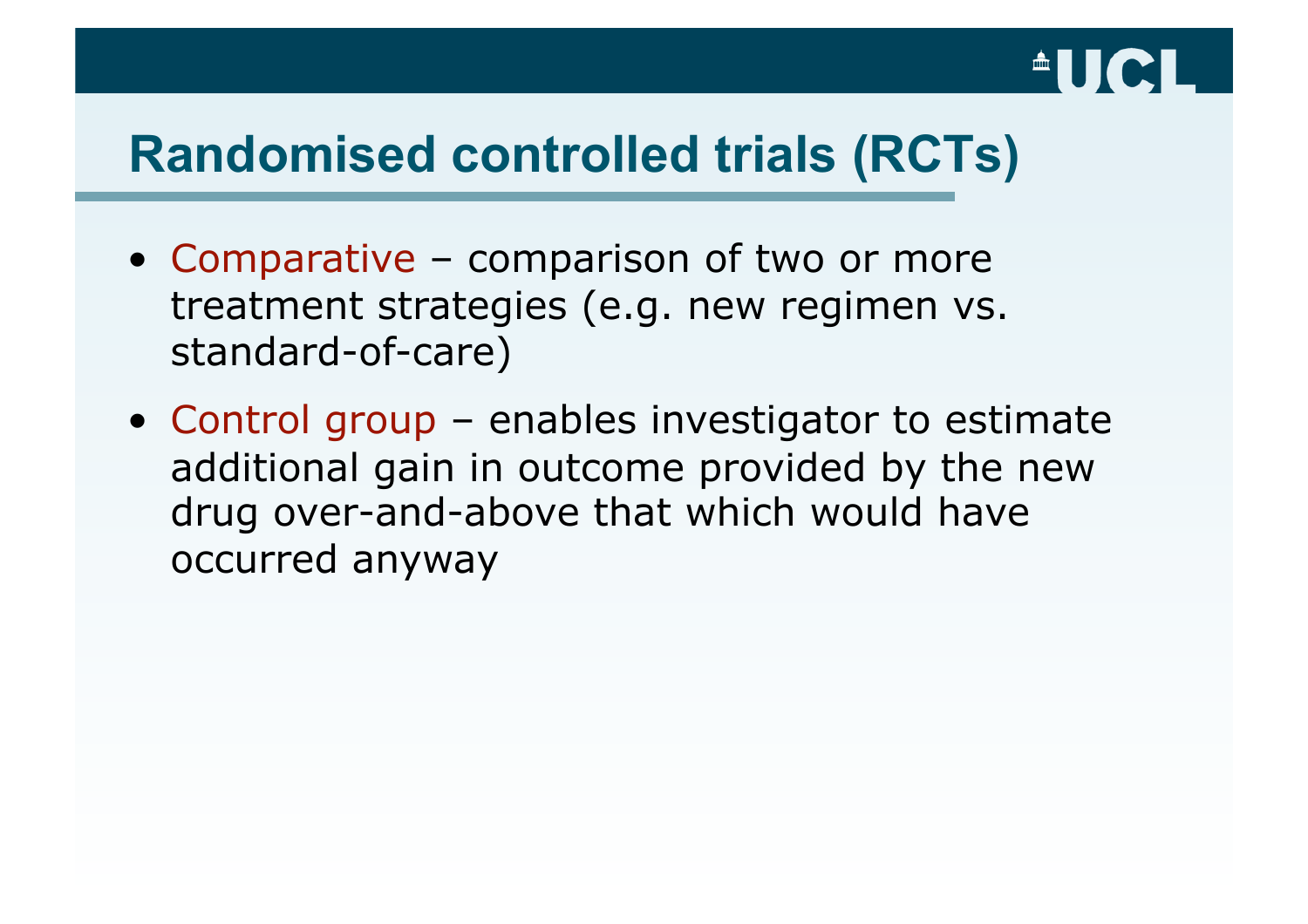

#### **Limitations of RCTs**

- Only possible if there is an 'intervention' to which people are willing to be randomised
- Patients in RCTs may be unrepresentative of clinic population, and management may be different – outcomes may differ from what would be expected
- May be short (48 weeks)
- May focus on two or three main treatment comparisons
- May focus on short-term surrogate marker changes rather than on longer-term clinical endpoints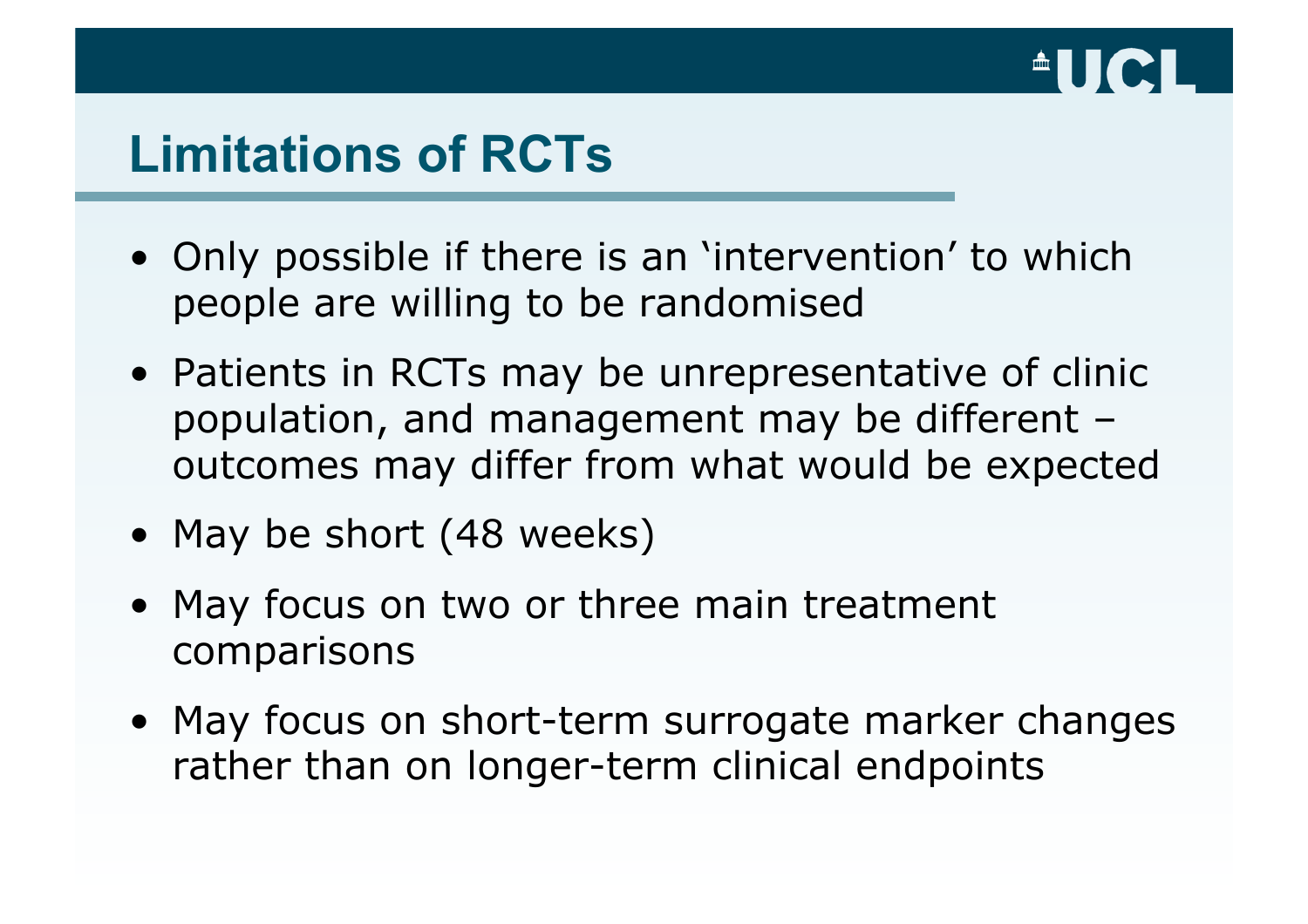

#### **Cohort studies**

- Follow a group of individuals over time to assess the incidence of a disease (or some other outcome)
- Used to describe the effect of exposure to one or more factors of interest (potential 'risk' factors) on the incidence of the outcome
- Can be prospective or retrospective/historical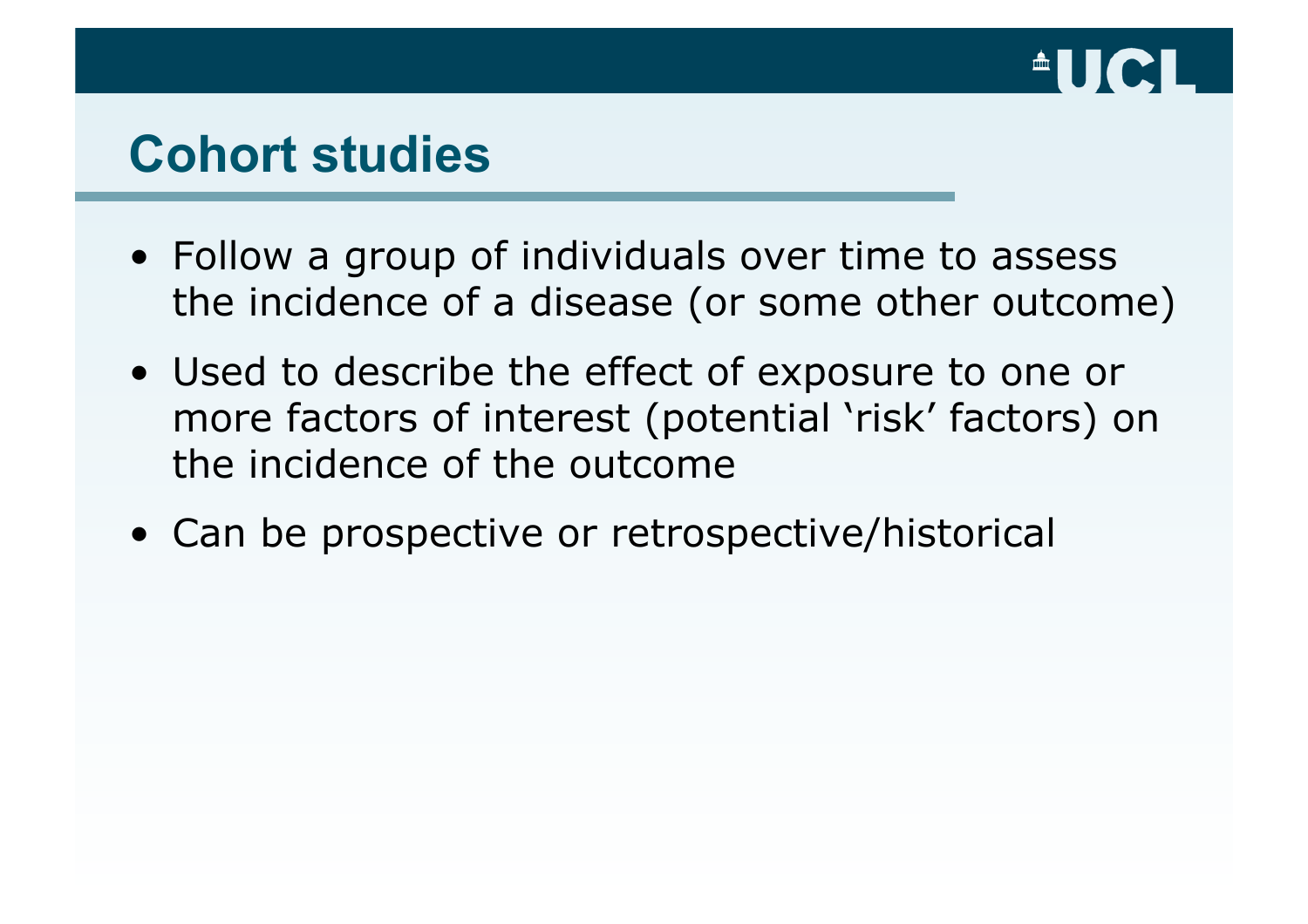

#### **Cohort studies**

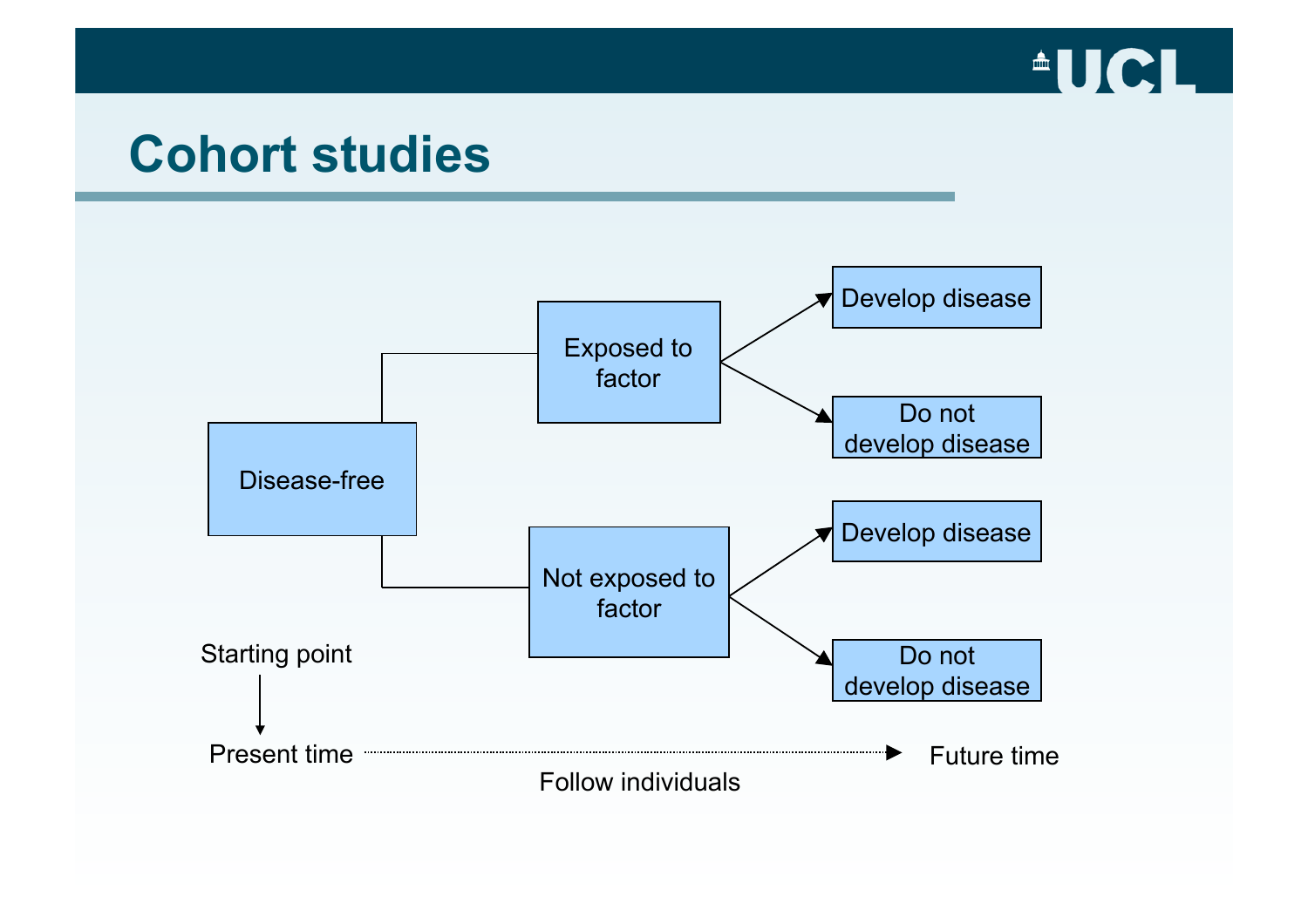

#### **Cohort studies**

- Can assess the temporal relationship between exposure and disease
- Can make some attempt to assess cause and effect (although RCTs are still preferable)
- BUT if disease is rare, the cohort may have to be very large and follow-up long (i.e. expensive) – may result in loss-to-follow-up
- Cohorts particularly vulnerable to bias due to confounding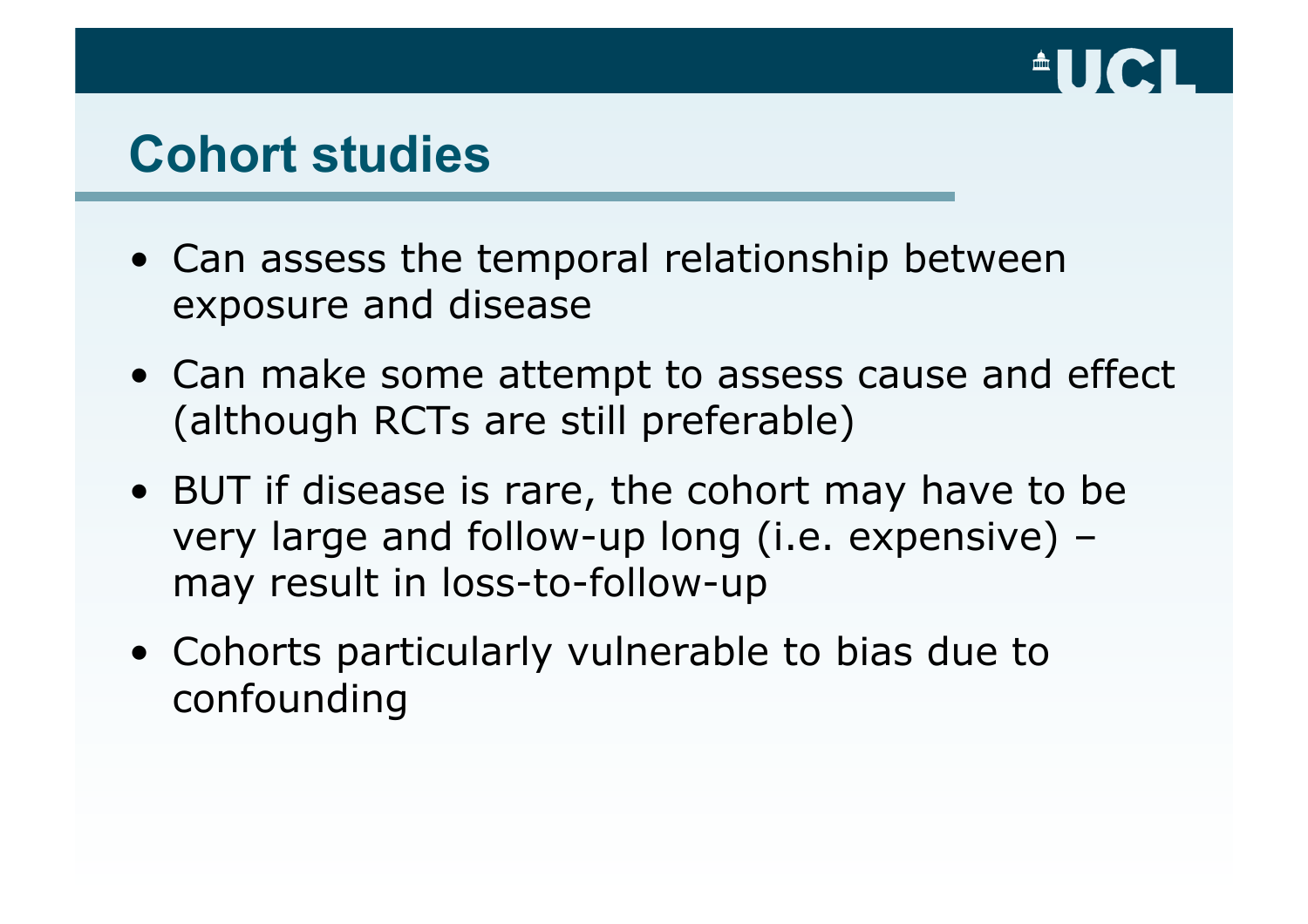# $^{\circ}$ UCL $^{\circ}$

#### **Cohort studies – bias due to confounding**

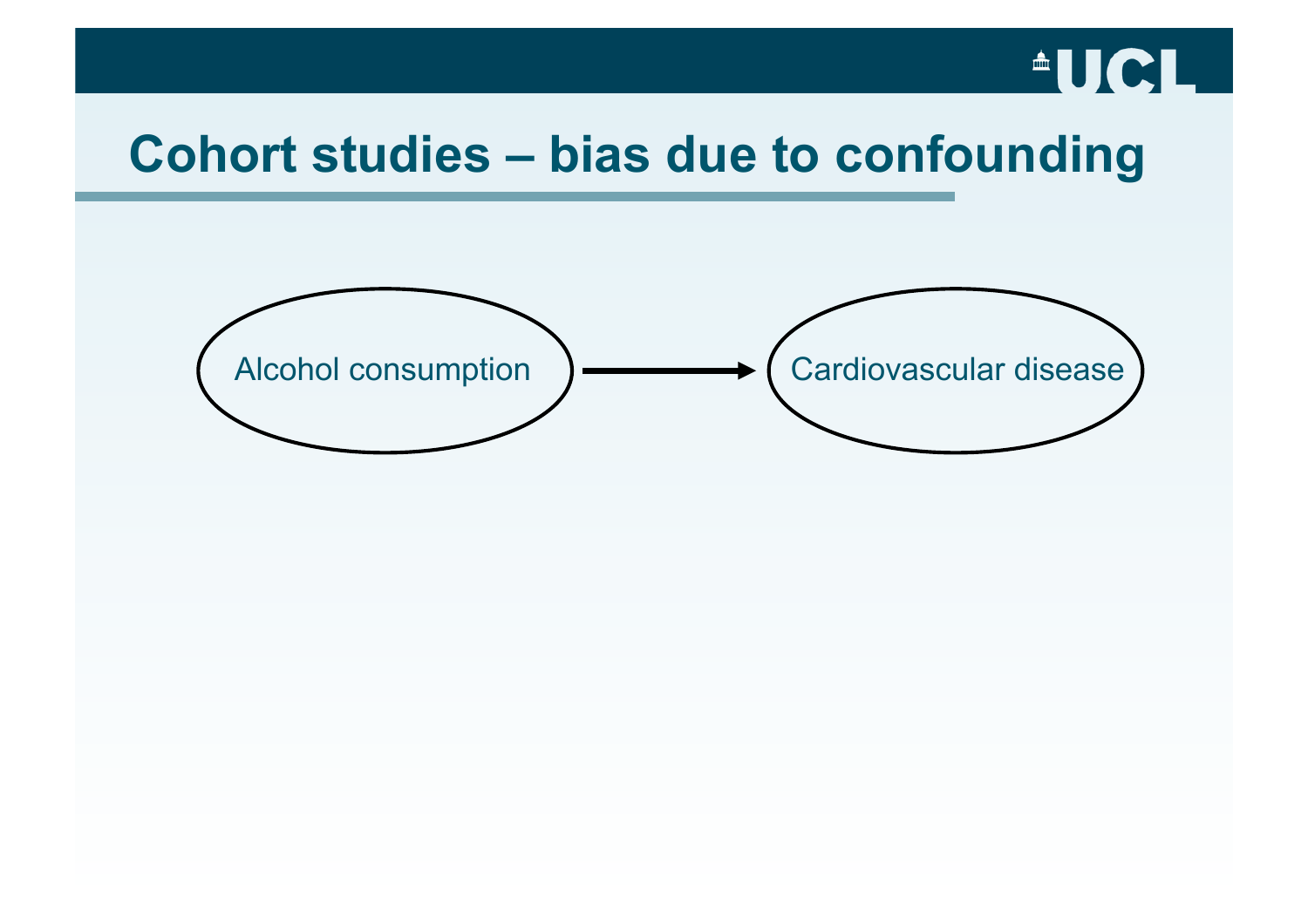# $^{\circ}$ UCL $^{\circ}$

#### **Cohort studies – bias due to confounding**

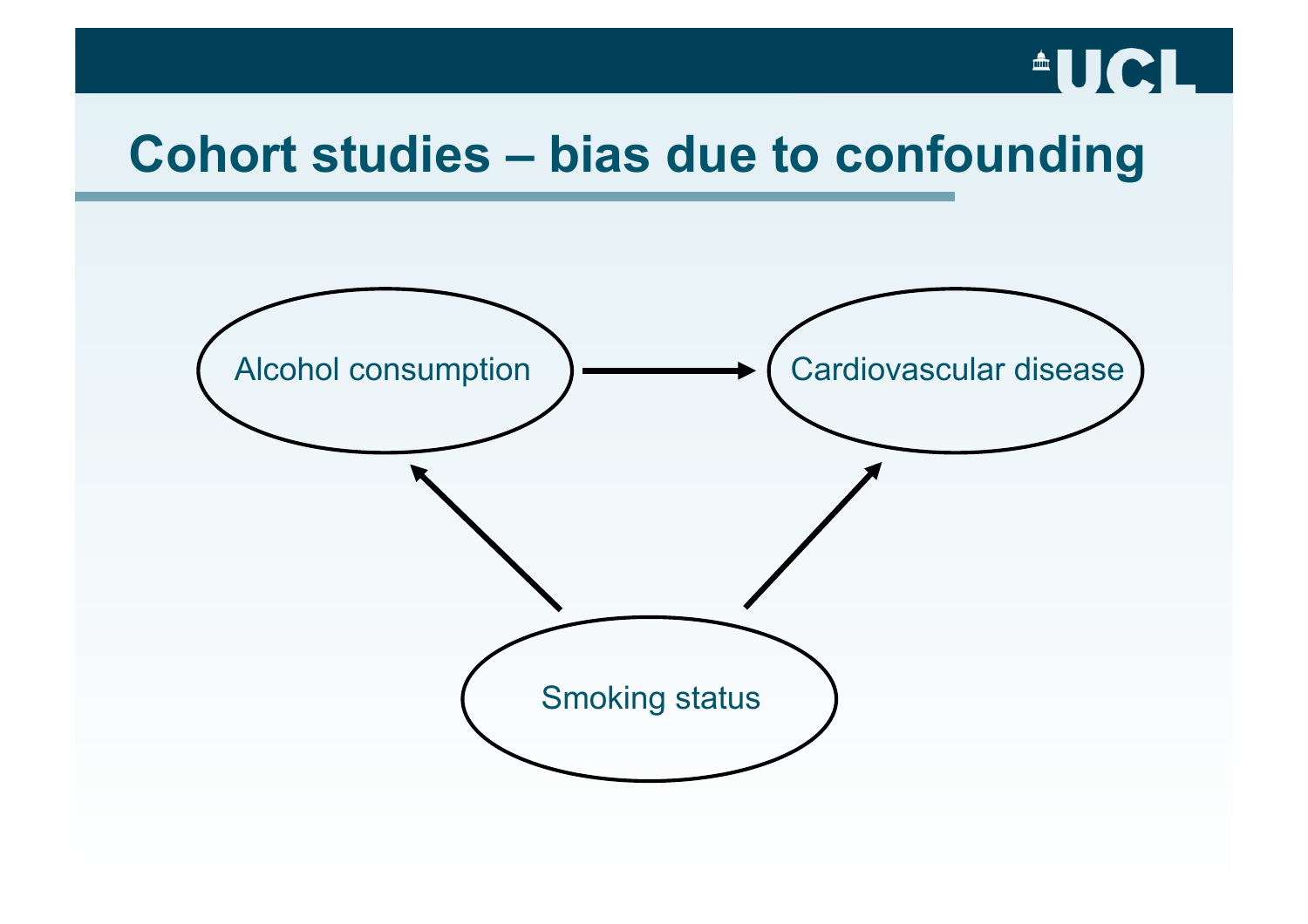

#### **Cohort design**

- Fixed or closed cohort new patients are unable to join the study
- Dynamic or open cohort new patients are able to join the study
- Combination of fixed and dynamic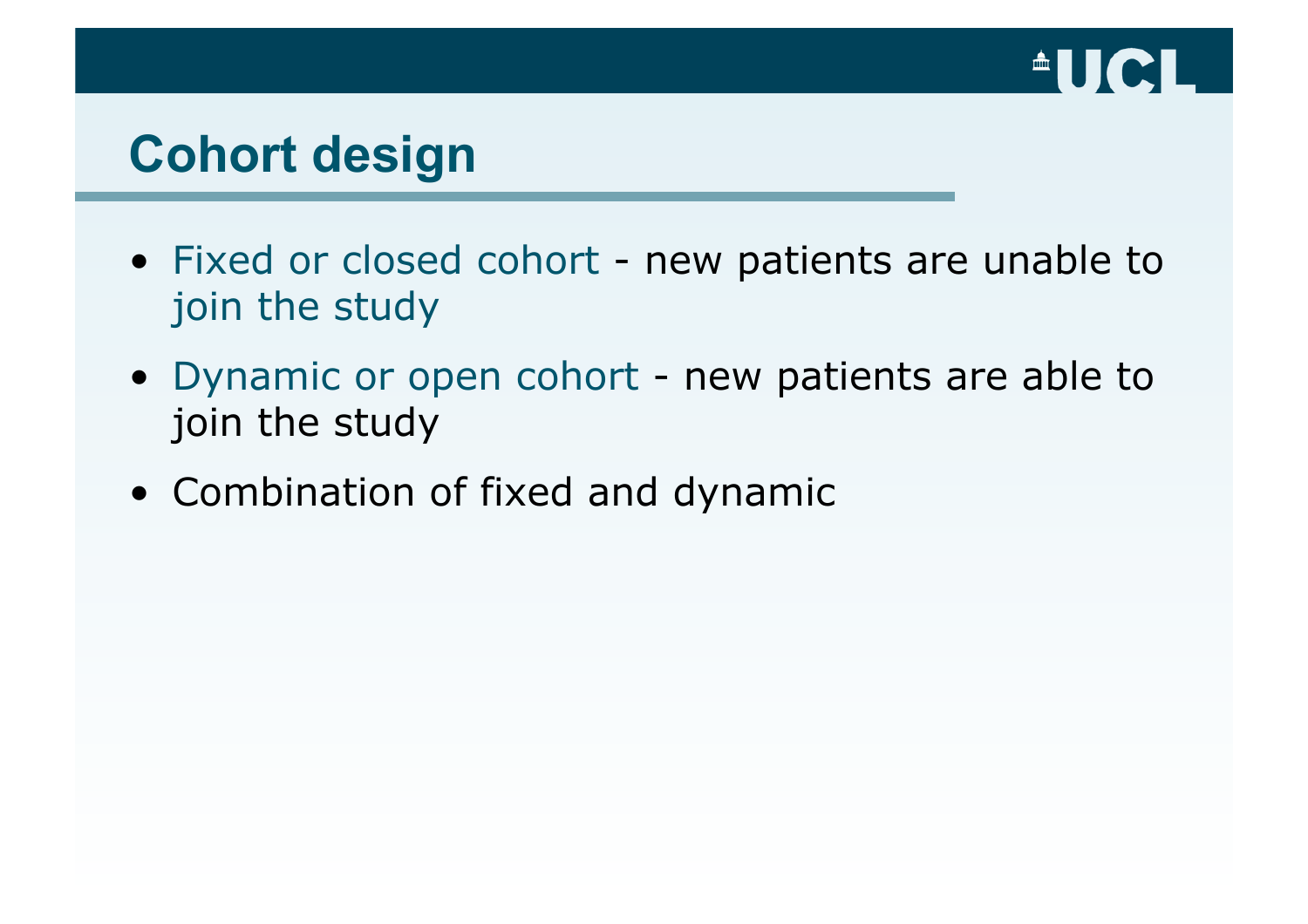

#### **Cohort design – interval cohorts**

- Patients often seen at a study site on regular occasions for study visits (e.g. 6-monthly)
- Participants may complete questionnaire on their health since last visit, treatments received, etc.
- Laboratory tests performed at pre-defined time intervals – this information is unlikely to be available at intervening times or when an event occurs, unless this coincides with study visit
- Patients must give consent to participate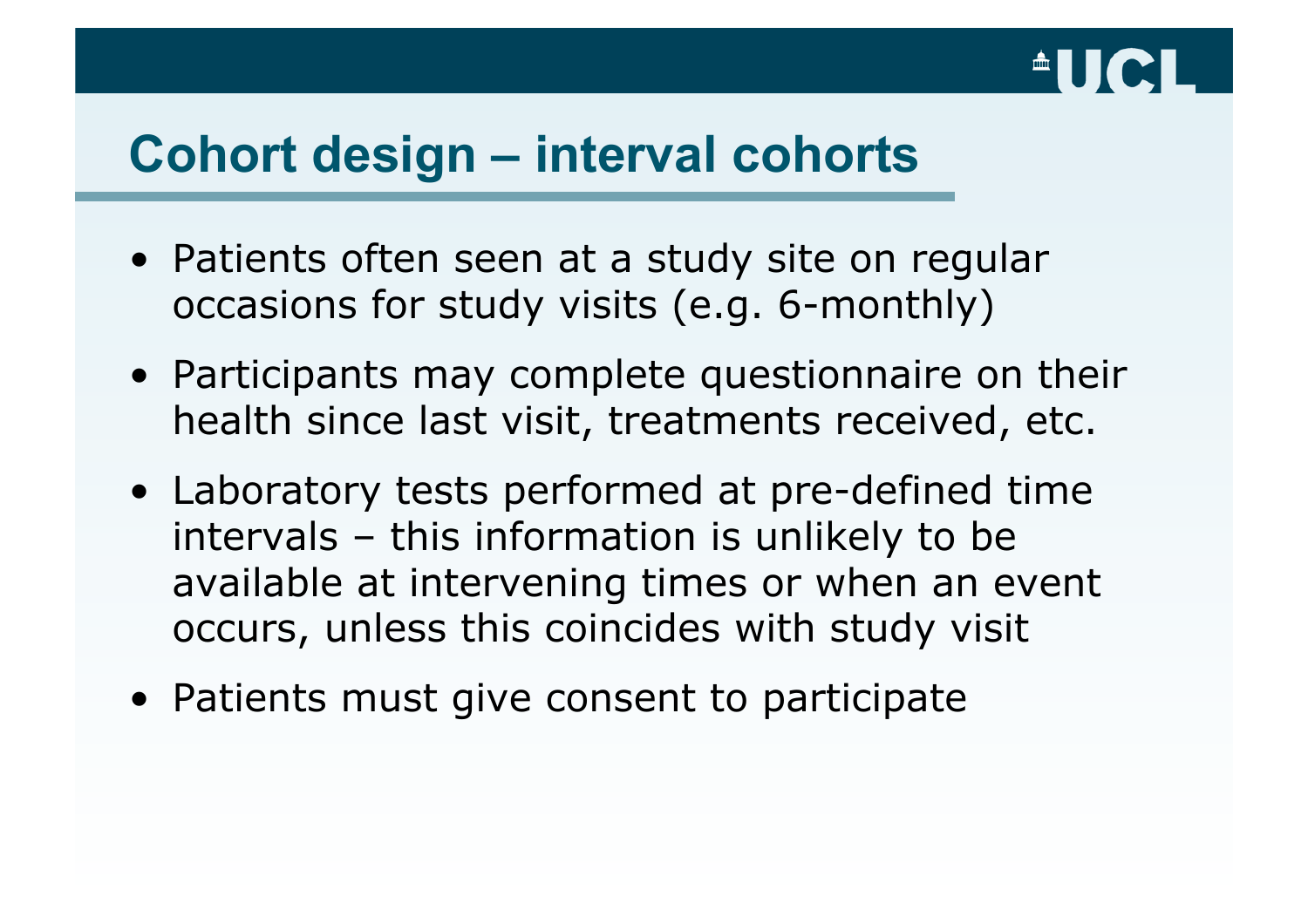# $\triangle$ lici

#### **Interval cohorts - example**

- The Multicenter AIDS Cohort Study (MACS)
- HIV+ve and HIV-ve individuals from 4 centres in Baltimore, Chicago, Los Angeles and Pittsburgh
- Participants recruited from 1984-1985 (n=4954), 1987-1991 (n=668) and 2001-2003 (n=1351)
- Visits are bi-annual at each visit, participants undergo detailed interview, physical examination, quality-of-life assessment and collection of blood for laboratory testing and storage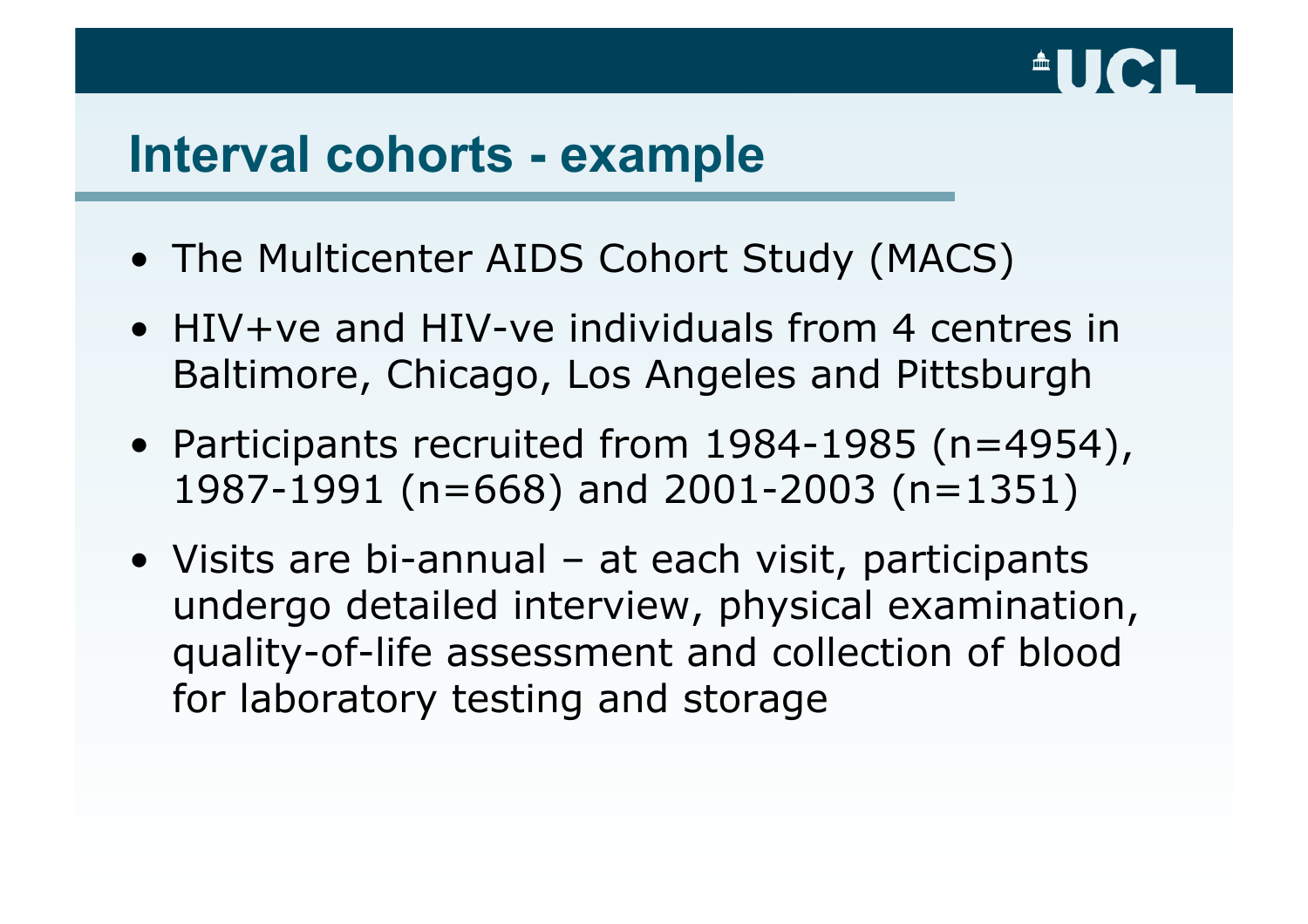# **AUCL**

#### **Cohort design – observational databases**

- Utilise data that are already routinely collected as part of patient's medical care
- Patient does not have to attend for study visit or fill in any questionnaires
- Laboratory testing performed according to clinical need – will be more frequent if patient is ill or requires investigation
- Some data items may be difficult to collect if not part of routine care
- May or may not require patient consent, depending on local regulations in country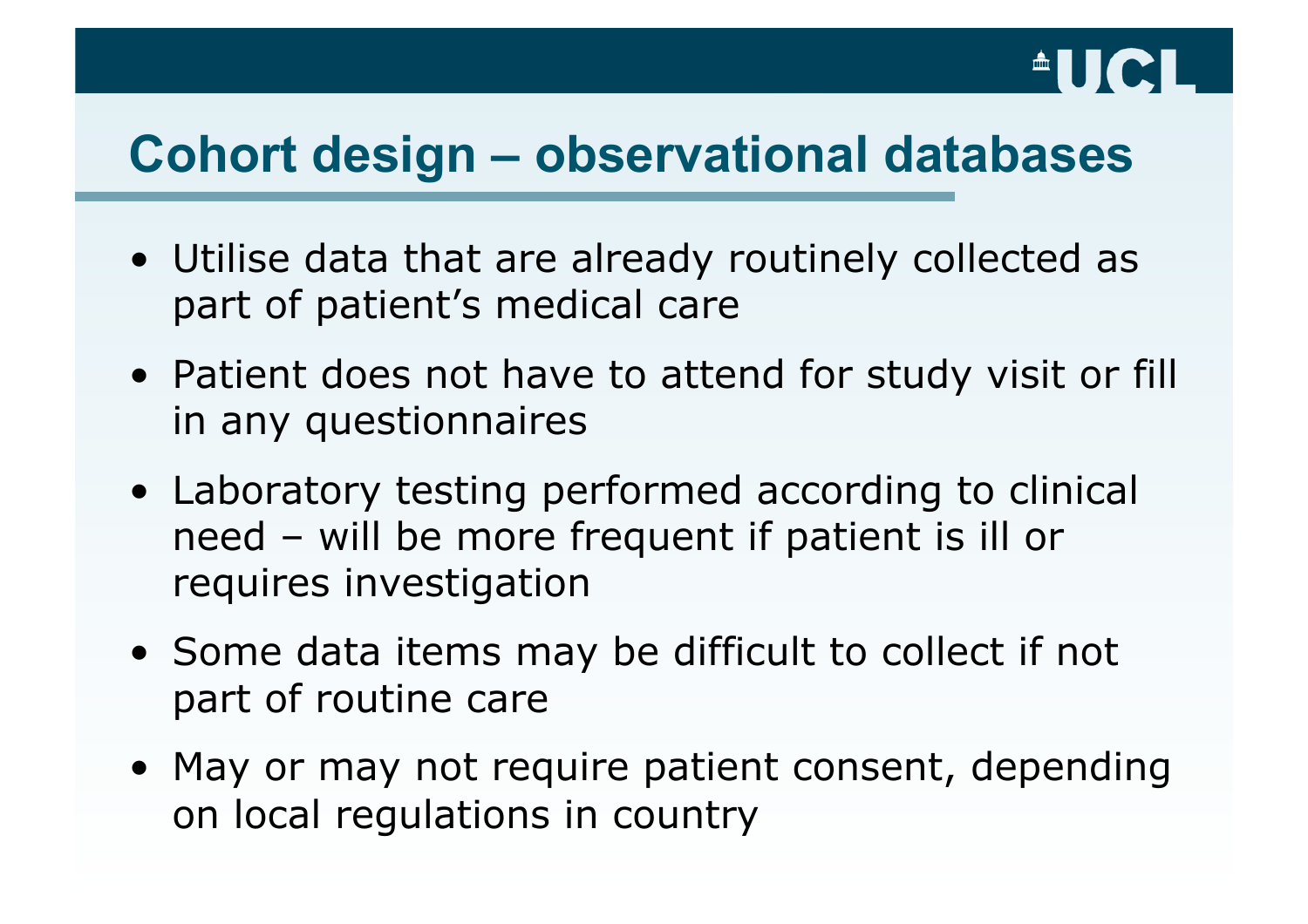

#### **Observational databases – example**

- The UK Collaborative HIV Cohort (CHIC) Study
- UK HIV Drug Resistance Database (UK HDRD)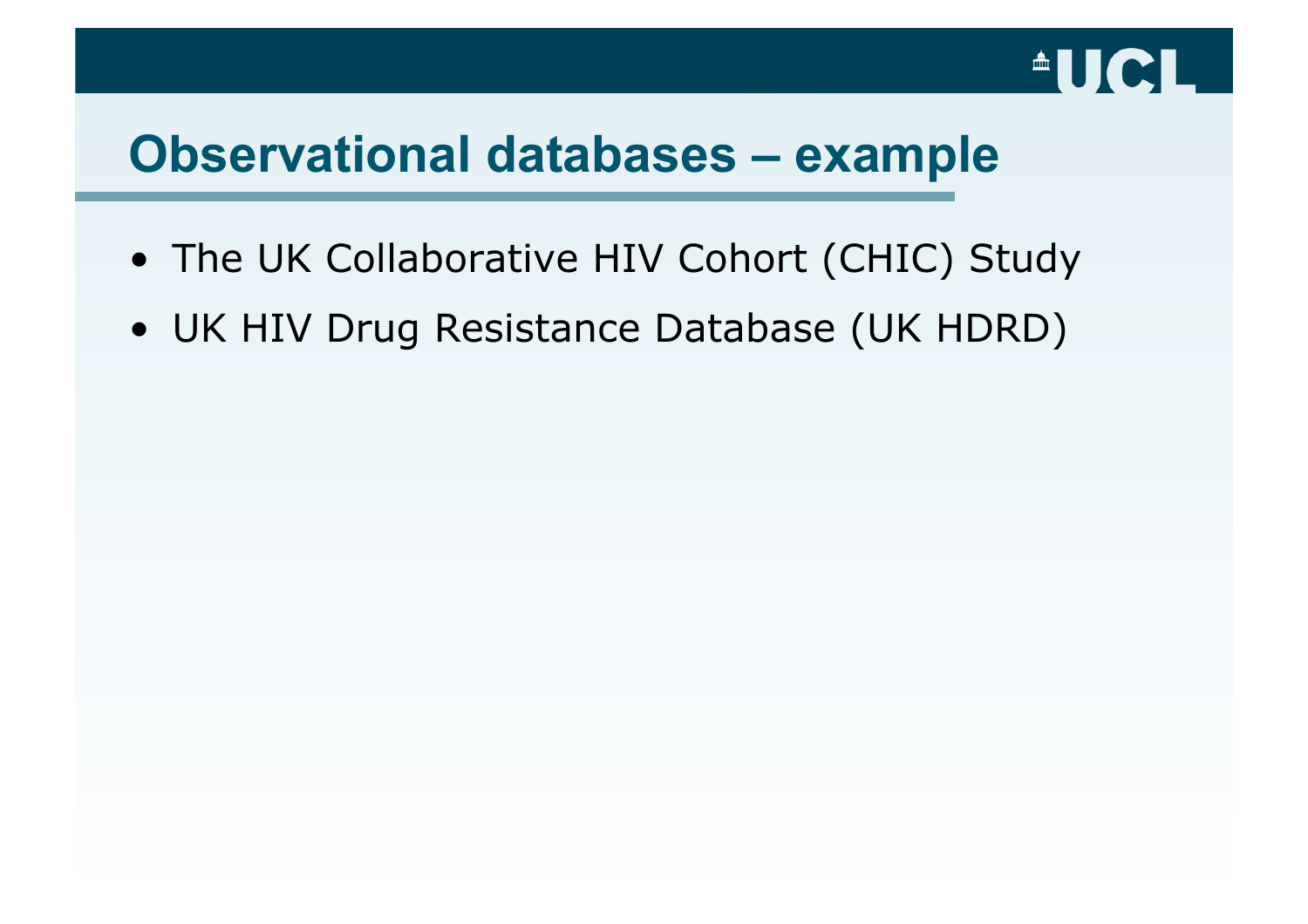

#### **Cohort design**

|                        | <b>Traditional cohort</b>                       | <b>Observational database</b>                                         |
|------------------------|-------------------------------------------------|-----------------------------------------------------------------------|
| <b>Study visits</b>    | At regular defined intervals                    | As and when patient<br>attends for care                               |
| Data entry             | Often form-based                                | Often electronic transfer of<br>data                                  |
| <b>Representative?</b> | May not be – patients must<br>give consent      | Often includes all patients -<br>therefore representative             |
| Loss to follow-up      | May be substantial, but can<br>be determined    | May be difficult to assess as<br>some patients attend<br>infrequently |
| Data quality           | Can introduce quality<br>control measures       | Difficult to regulate                                                 |
| Data items collected   | Can determine at outset<br>and change over time | May be difficult to influence                                         |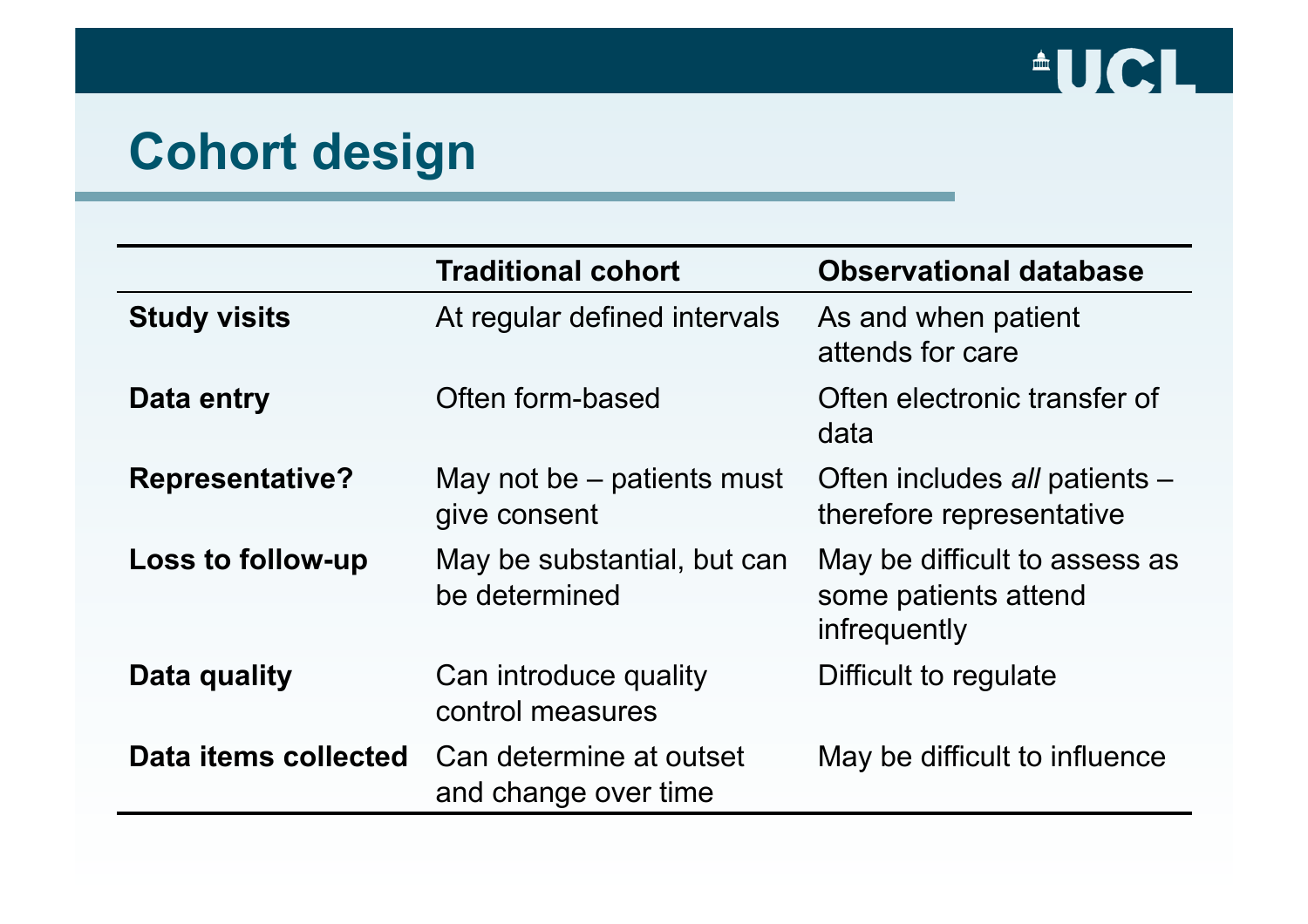

#### **Case-control studies**

- Retrospective studies in which a group of patients with a disease (cases) are compared to a group of patients without the disease (controls)
- Aim is to see whether exposure to any factor has occurred more or less frequently *in the past* in cases than controls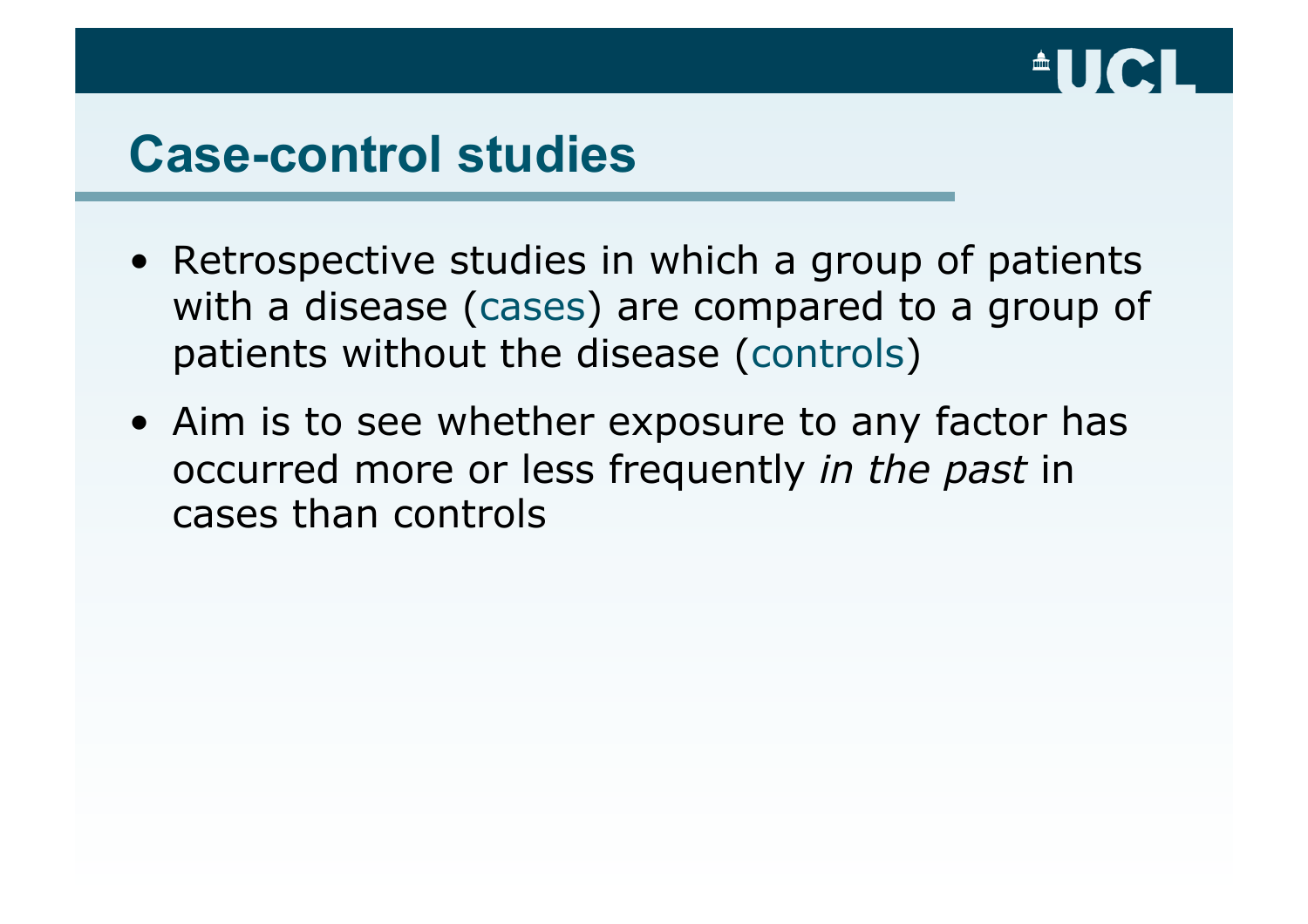

#### **Case-control studies**

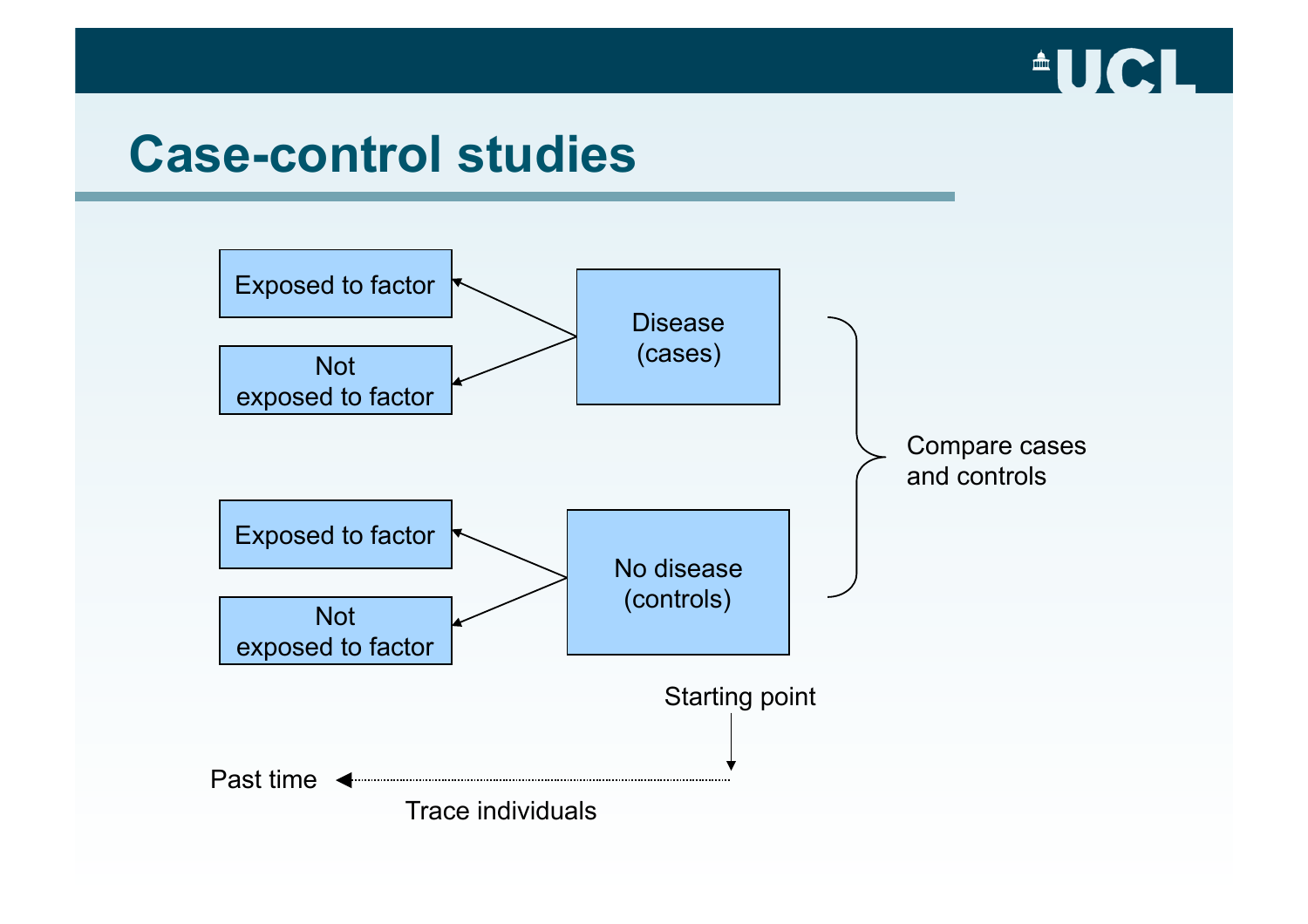

#### **Case-control studies**

- Relatively cheap, quick and easy to carry out
- No loss-to-follow-up, and they are suitable for rare events
- However, the timing of events cannot always be reliably established; thus, difficult to assess causality
- Not possible to assess incidence
- Case-control studies particularly vulnerable to recall bias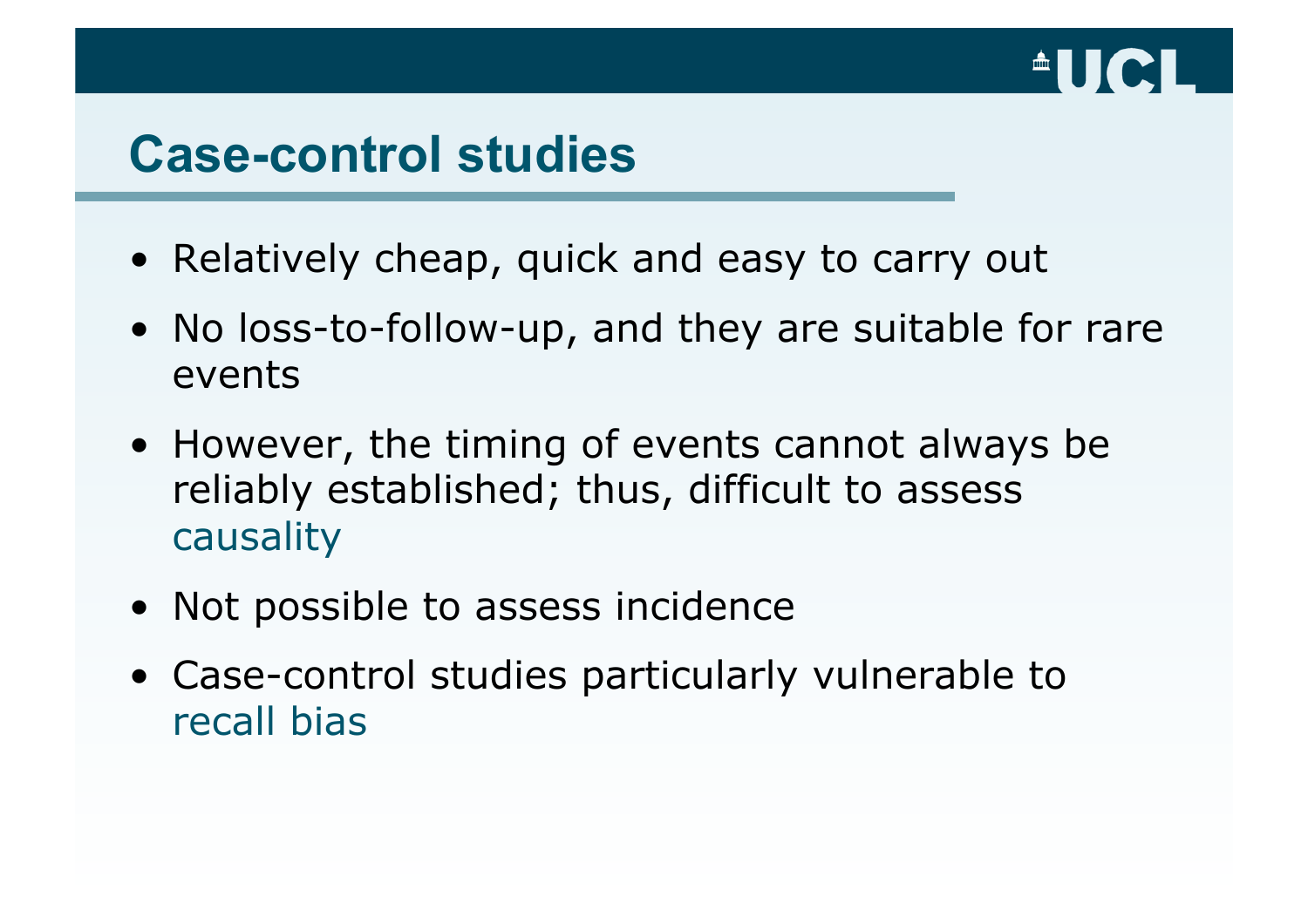

#### **Recall bias**

- Tendency of cases to 'recall' information (particularly relating to exposures) differently to cases
- Can lead to apparent association between outcome and exposure, even if no association exists
- Example: cigarette smoking and lung cancer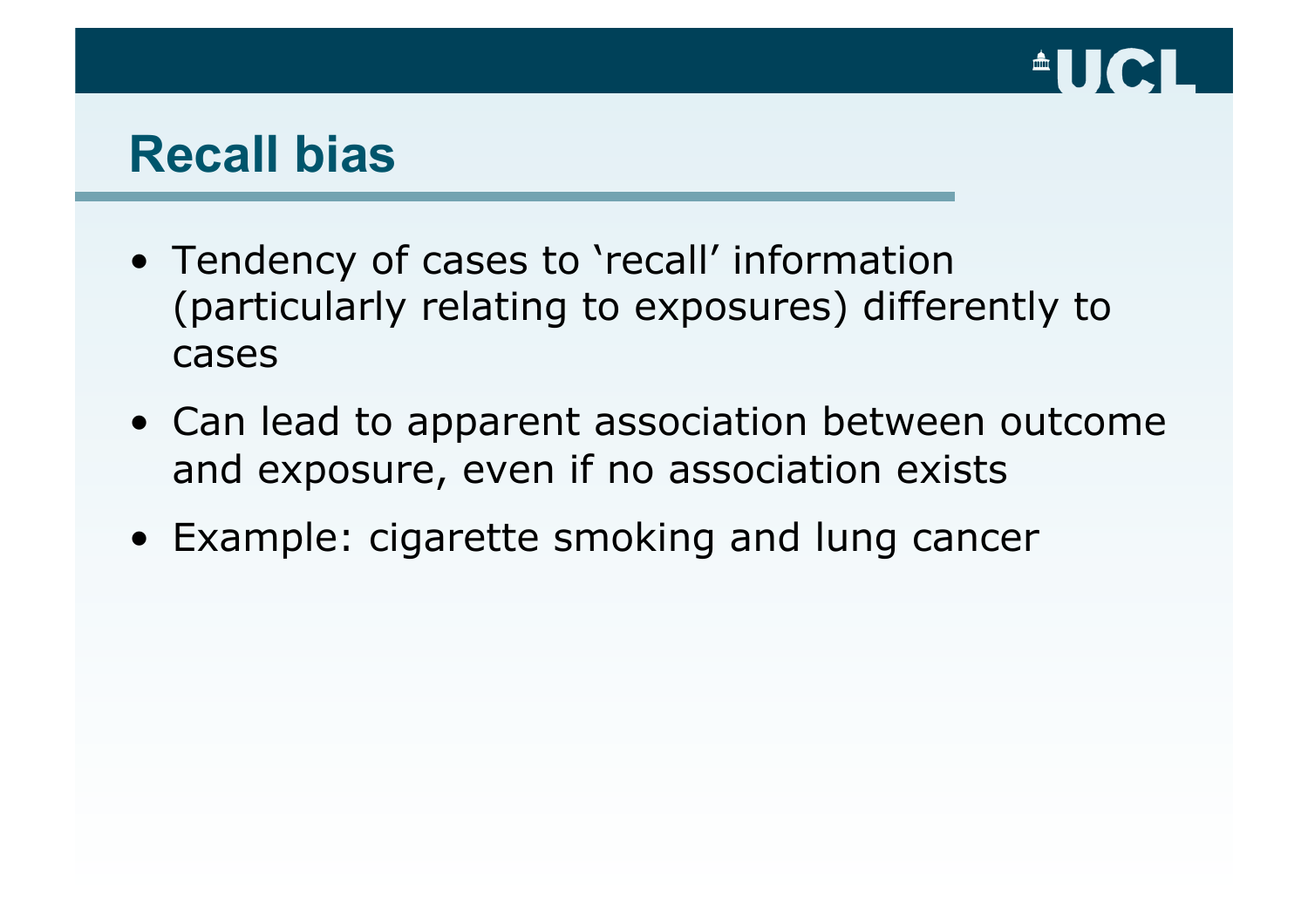

#### **Nested case-control studies**

- Case-control study may often be nested within a larger cohort or RCT
- Provides a means of studying associations between novel biomarkers and disease outcome, particularly if these are expensive to measure
- May also be useful if additional data collection is required which cannot be performed through standard data collection mechanism
- Example: nested case-control study in SMART trial measured lipoprotein particles in 248 patients with a CVD event (cases) and 480 matched controls